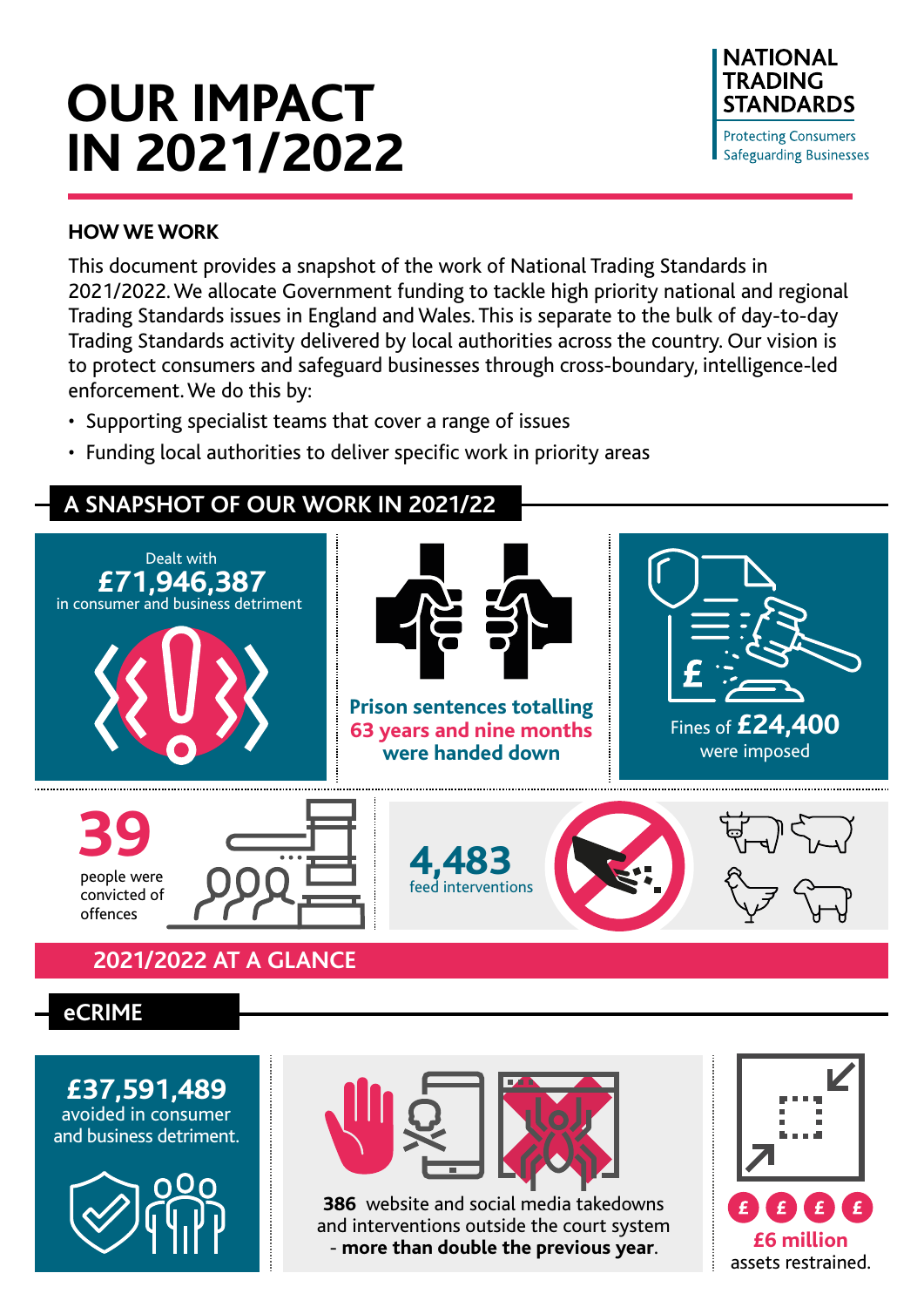# **SCAMS REGIONAL CASES**





Stopped **1,075,920** mailings from reaching UK consumers, ensuring a financial saving of **£15,761,363**, which includes estimated healthcare and health-related quality of life savings.

#### **The number of Friends Against Scams reached 1,000,000**





The NTS Scams Team assisted local Trading Standards with **41**  enquiries and provided **21** intelligence reports to other law enforcement agencies.

# **NTS IN ACTION**

The NTS Scams Team produced the Multi Agency Approach to Fraud (MAAF) toolkit that was rolled out across UK police force areas with more than 361 people being trained. Funding was provided for 1,298 call blockers as part of this project and over 150 delegates attended training for local authorities interested in running their own call blocker project.



# **ESTATE & LETTING AGENCY**



Issued **21** warning orders, prohibition orders and penalty notices for estate and letting agents.

**Dealt with 1,500 1,500 reports and 470 advice requests.**





One person who continued to engage in estate agency work whilst banned was **sent to prison** for six weeks and **ordered to pay £20,000** in fines and costs.

The NTS Estate and Letting Agency Team's Khub now has 791 members.

In conjunction with Propertymark, the Team delivered five full-day training sessions on the Consumer Protection from Unfair Trading Regulations 2008 and Estate Agents Act 1979 to 115 estate and letting agents.





## **INTELLIGENCE**

The NTS Intelligence Team produced reports on green energy companies and approved trader schemes, created profiles on doorstep crime and call centre scams, and undertook communication data analysis to assist a local authority doorstep crime investigation.





NTS became the first non-police agency to on-board to the Police National Database. This enables better data sharing with the police and other law enforcement agencies. NTS and regional groups began using the Serious and Organised Crime tasking system to better prioritise and deal with threats.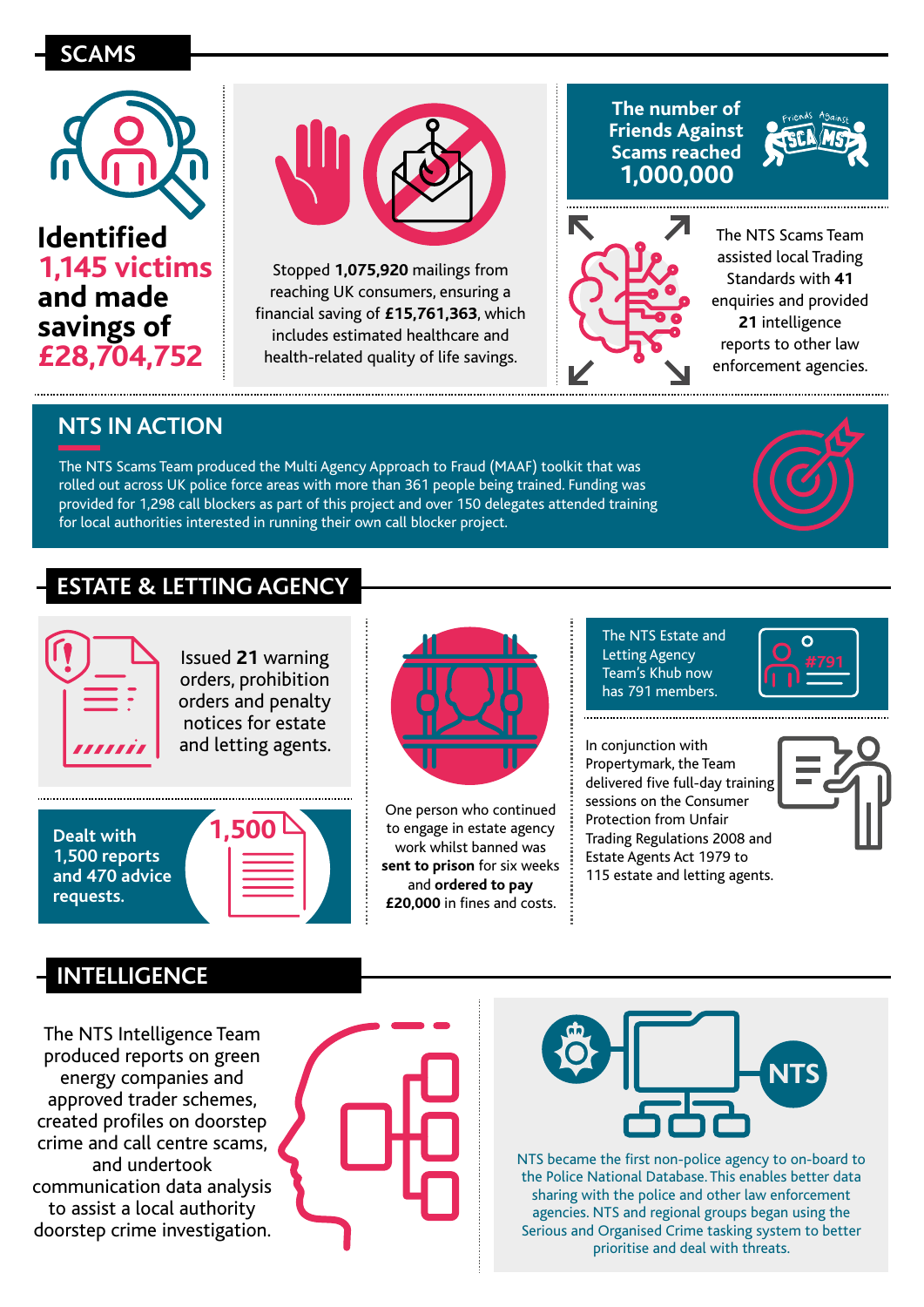## **REGIONAL CASES**





As part of a project funded by HMRC, local authorities seized illicit tobacco with a revenue value of over **£7.8 million**.



Almost **14.9 million** illicit tobacco sticks and nearly **4.8 tonnes** of illegal hand rolling tobacco were seized.

### **DOORSTEP CRIME**



**1,063** people signed up to use the updated NTS Doorstep Crime Toolkit.

London Trading Standards and Trading Standards South East installed **120** video doorbell cameras in vulnerable consumers' homes. An assessment showed the cost benefit ratio of the project was **39:1**.



## **NTS IN ACTION**



#### **Operation Teak**

Three mobile fish sellers were sentenced to a combined total of eight years following an investigation led by the NTS North East RIT. The criminal trio ignored food safety procedures and used aggressive sales practices to pressure over 100 elderly victims into buying excessive quantities of poor quality fish at exorbitant prices. The fraudsters were fined £325,000 over the offending period.